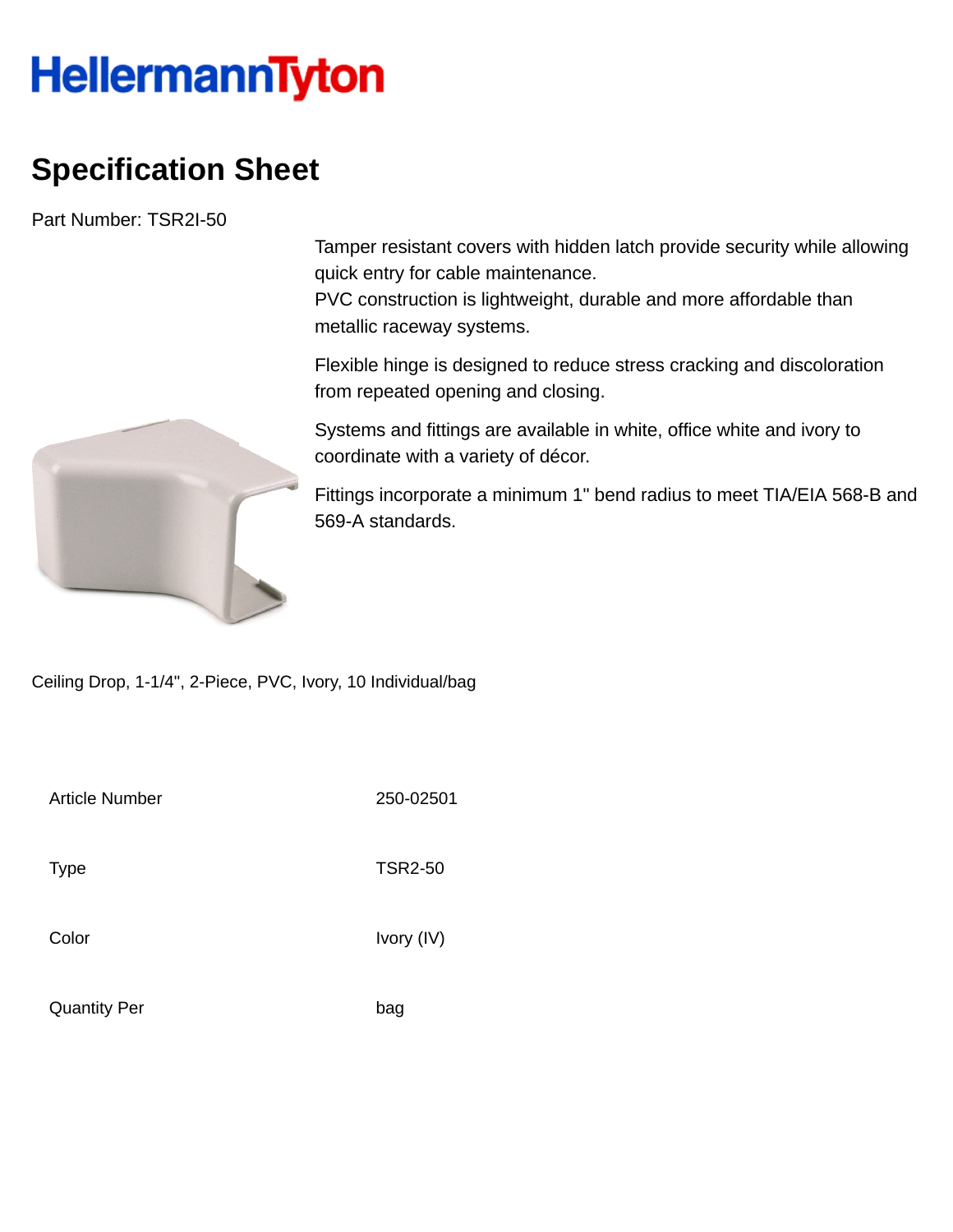| <b>Product Description</b>   | HellermannTyton surface raceway systems are the ideal solution for<br>routing communication and power cables. No need to break into<br>existing walls - raceway systems are designed to route cable along<br>wall surfaces. Made of a PVC material, components are durable and<br>affordable; and the one-piece construction and adhesive tape backing<br>make positioning and mounting easy. HellermannTyton offers a low<br>voltage TSR system and a power rated TSRP system that are<br>available in three different diameters to accommodate different cable<br>and wire bundle and conduit sizes. Both systems include a complete<br>line of fittings and junction boxes that allow for clean and professional<br>installations. TSR surface raceway systems can be used to route a<br>variety of communication cable, including high speed UTP and fiber<br>optic cable. |
|------------------------------|--------------------------------------------------------------------------------------------------------------------------------------------------------------------------------------------------------------------------------------------------------------------------------------------------------------------------------------------------------------------------------------------------------------------------------------------------------------------------------------------------------------------------------------------------------------------------------------------------------------------------------------------------------------------------------------------------------------------------------------------------------------------------------------------------------------------------------------------------------------------------------|
| <b>Short Description</b>     | Ceiling Drop, 1-1/4", 2-Piece, PVC, Ivory, 10 Individual/bag                                                                                                                                                                                                                                                                                                                                                                                                                                                                                                                                                                                                                                                                                                                                                                                                                   |
| <b>Global Part Name</b>      | TSR2-50-PVC-BGE                                                                                                                                                                                                                                                                                                                                                                                                                                                                                                                                                                                                                                                                                                                                                                                                                                                                |
|                              |                                                                                                                                                                                                                                                                                                                                                                                                                                                                                                                                                                                                                                                                                                                                                                                                                                                                                |
| <b>Material</b>              | Polyvinylchloride (PVC)                                                                                                                                                                                                                                                                                                                                                                                                                                                                                                                                                                                                                                                                                                                                                                                                                                                        |
| <b>Material Shortcut</b>     | <b>PVC</b>                                                                                                                                                                                                                                                                                                                                                                                                                                                                                                                                                                                                                                                                                                                                                                                                                                                                     |
| Flammability                 | <b>UL 94 V-0</b>                                                                                                                                                                                                                                                                                                                                                                                                                                                                                                                                                                                                                                                                                                                                                                                                                                                               |
| Halogen Free                 | No                                                                                                                                                                                                                                                                                                                                                                                                                                                                                                                                                                                                                                                                                                                                                                                                                                                                             |
| <b>Operating Temperature</b> | +122°F (+50°C)                                                                                                                                                                                                                                                                                                                                                                                                                                                                                                                                                                                                                                                                                                                                                                                                                                                                 |
| Reach Compliant (Article 33) | <b>No</b>                                                                                                                                                                                                                                                                                                                                                                                                                                                                                                                                                                                                                                                                                                                                                                                                                                                                      |
| <b>ROHS Compliant</b>        | Yes                                                                                                                                                                                                                                                                                                                                                                                                                                                                                                                                                                                                                                                                                                                                                                                                                                                                            |
|                              |                                                                                                                                                                                                                                                                                                                                                                                                                                                                                                                                                                                                                                                                                                                                                                                                                                                                                |

Package Quantity (Imperial) 10